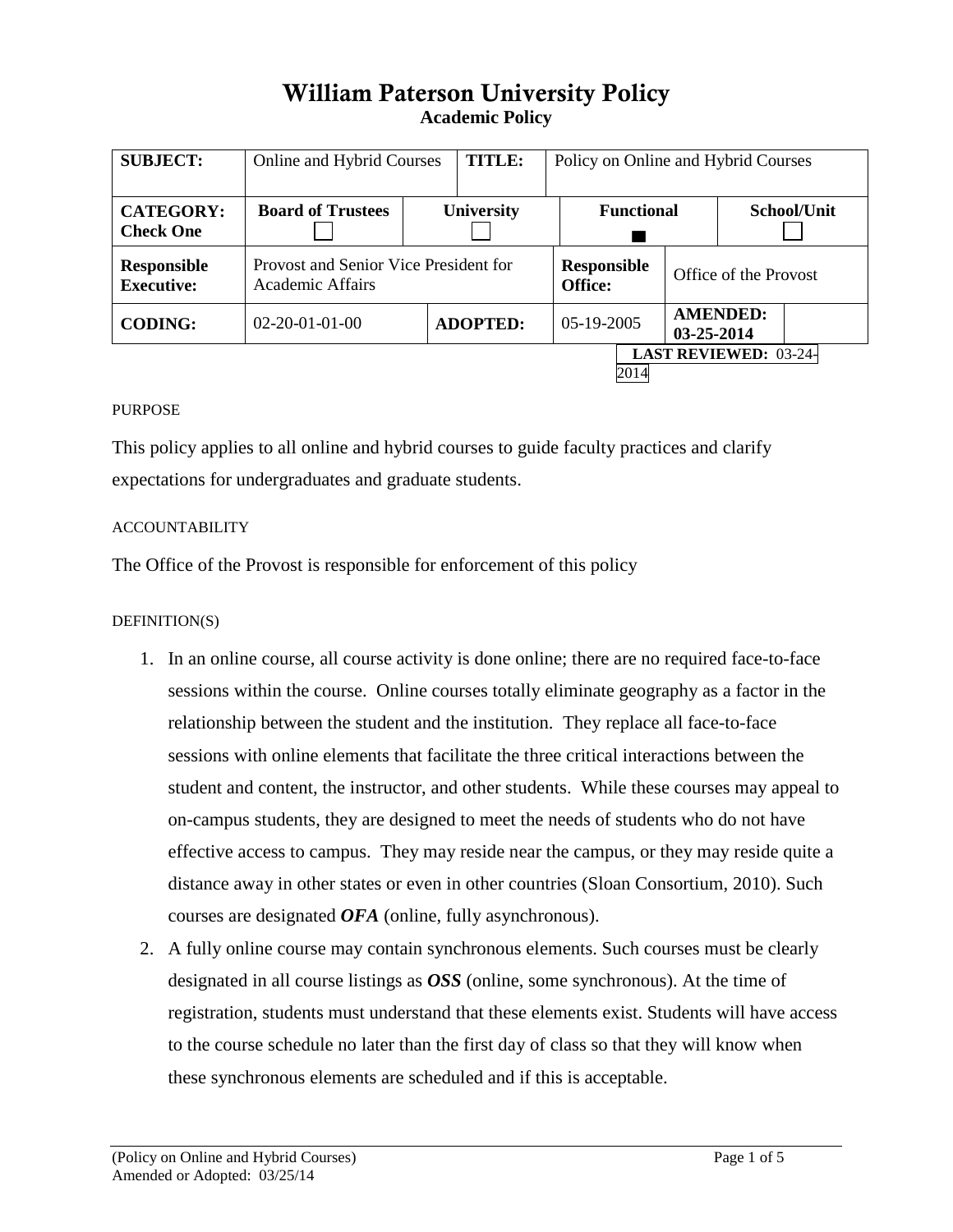- 3. A blended or hybrid course consists of online course activity in which online activity replaces at least 30 percent of required face-to-face meetings. When the technologies used for education and communication outside the classroom are used to supplant some of the classroom work, reducing the time actually spent in the classroom, the result is a blended or hybrid course. For example, if a course traditionally meets in a classroom three times per week, a hybrid or blended version might use online sessions to replace one or two of the traditional weekly classroom sessions or to eliminate all but a few key face-to-face sessions for laboratory work or examinations. Current convention is to classify a course as blended if 30% or more of the education is provided online. Blended/hybrid courses are one component of E-Learning; they will be attractive to many traditional full-time students, in addition to non-traditional learners, typically working adults who are within commuting distance and who wish to earn a degree (Sloan Consortium, 2010).
- 4. A traditional course meets in person 100% of the time. The instructor may supplement instruction using course management software and other technologies. A traditional course may contain an occasional online meeting if weather or other curricular circumstances warrant it.
- 5. A MOOC (Massive Open Online Course) is taught 100% online and made available to the university and non-university community at-large. With the large enrollment expectations, MOOCs are to have minimal or no student assessment and grading. Consequently, MOOCs are non-credit earning unless specific approval is granted via existing university, college, and department processes.

## REFERENCE(S)

- 1. The Sloan Consortium Commons Glossary of definitions about online learning from JALN [The Journal of Asynchronous Learning Networks] [http://commons.sloanconsortium.org/document/glossary-alphabetic-listing-definitions](http://commons.sloanconsortium.org/document/glossary-alphabetic-listing-definitions-about-online-learning-jaln)[about-online-learning-jaln,](http://commons.sloanconsortium.org/document/glossary-alphabetic-listing-definitions-about-online-learning-jaln) 2010.
- 2. Five Pillars of Quality Online Education The Sloan Consortium. <http://sloanconsortium.org/publications/books/pillarreport1.pdf> , 2002.
- 3. Quality Matters Program. [https://www.qualitymatters.org/our-mission,](https://www.qualitymatters.org/our-mission) 2014.

**POLICY**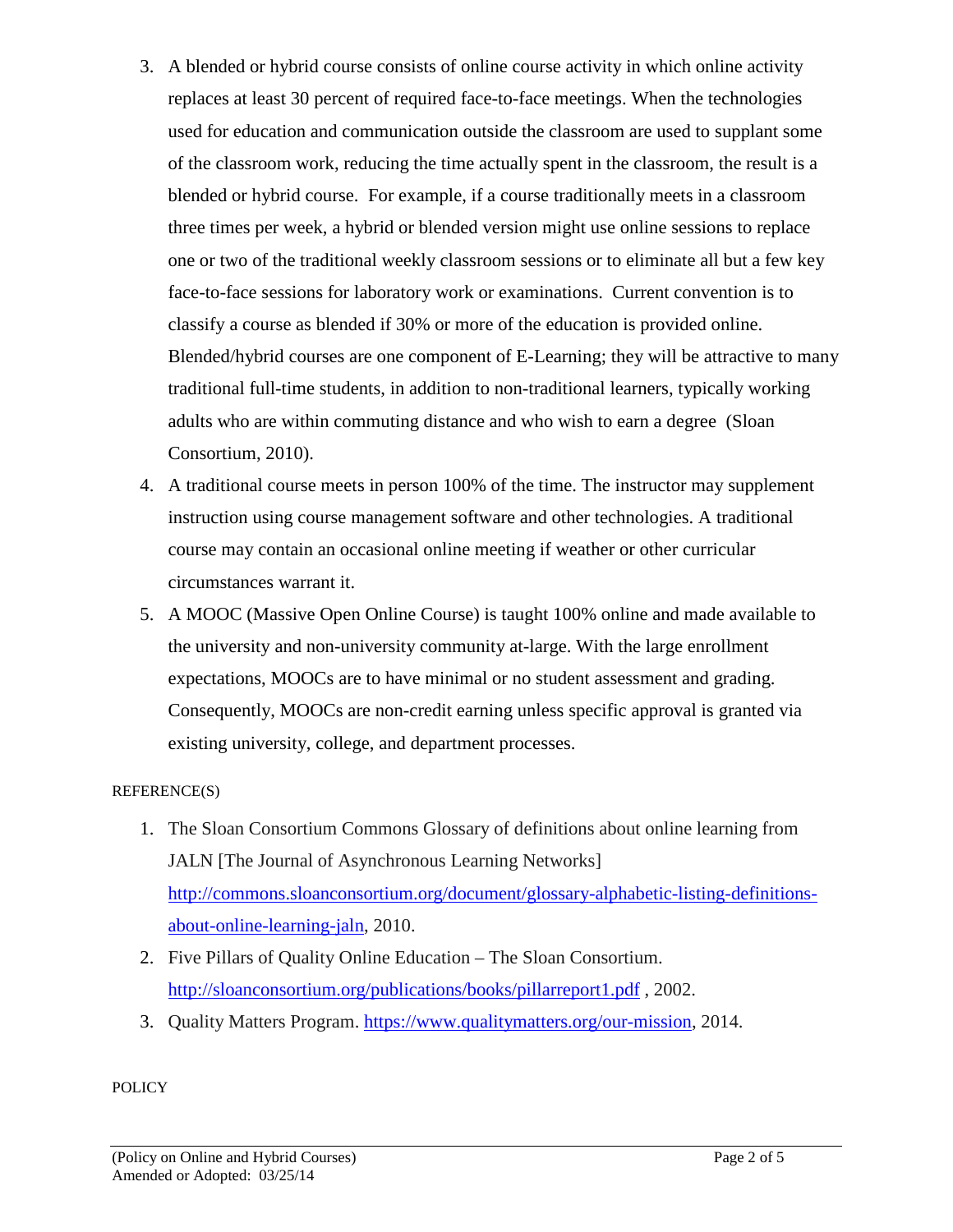- 1) The syllabus for an online or hybrid course should be comparable to a traditional course with the necessary changes made to accommodate for the online environment. Online and hybrid courses must meet the same student learning outcomes as the traditional version of the course. Course syllabi for online and hybrid courses should include required course deadlines.
- 2) Departments will make use of University-sanctioned course naming standards to appropriately designate courses as being online fully asynchronous - *OFA*, online some synchronous -  $OSS$ , hybrid -  $H$  or traditional -  $T$ .
	- a) A course that is listed at the time of registration as an online course, a hybrid course, or a traditional course must remain so for the entire semester. Exceptions to this policy must be approved by the dean of the appropriate college.
	- b) All hybrid courses must list required in-person meeting dates and times at the time of registration. The faculty reserve the right to modify the schedule due to extenuating circumstances.
- **3)** The number of students allowed to enroll in an online course must allow for quality instruction as well as meet student demand**.**
- **4)** Based on departmental and university needs, faculty members may teach up to two nontraditional courses per semester. Additional online or hybrid courses may be taught with the approval of the Dean or Provost.
- **5)** Online and hybrid syllabi should be submitted to the department before the beginning of each semester, including winter and summer. Hybrid courses must specify in person meeting dates and times on the syllabus and on the course schedule.
	- **a**) The number, date(s) and time(s) of online meetings will be determined by the instructor.
- **6)** The contact hours (e.g. instruction, office hours, or virtual office hours) a faculty member devotes to an online course should be at least the same as for a traditional course. Faculty should respond in a timely fashion to discussion board, posts, and emails.
- **7)** A faculty member teaching an online or hybrid course is subject to the same policies, procedures, and professional responsibilities as any other faculty member teaching a traditional course at William Paterson University *and as outlined in the Faculty and Professional Staff Handbook.*
- **8)** Full-time faculty members teaching online must continue to assume their share of committee/service assignments in the department.